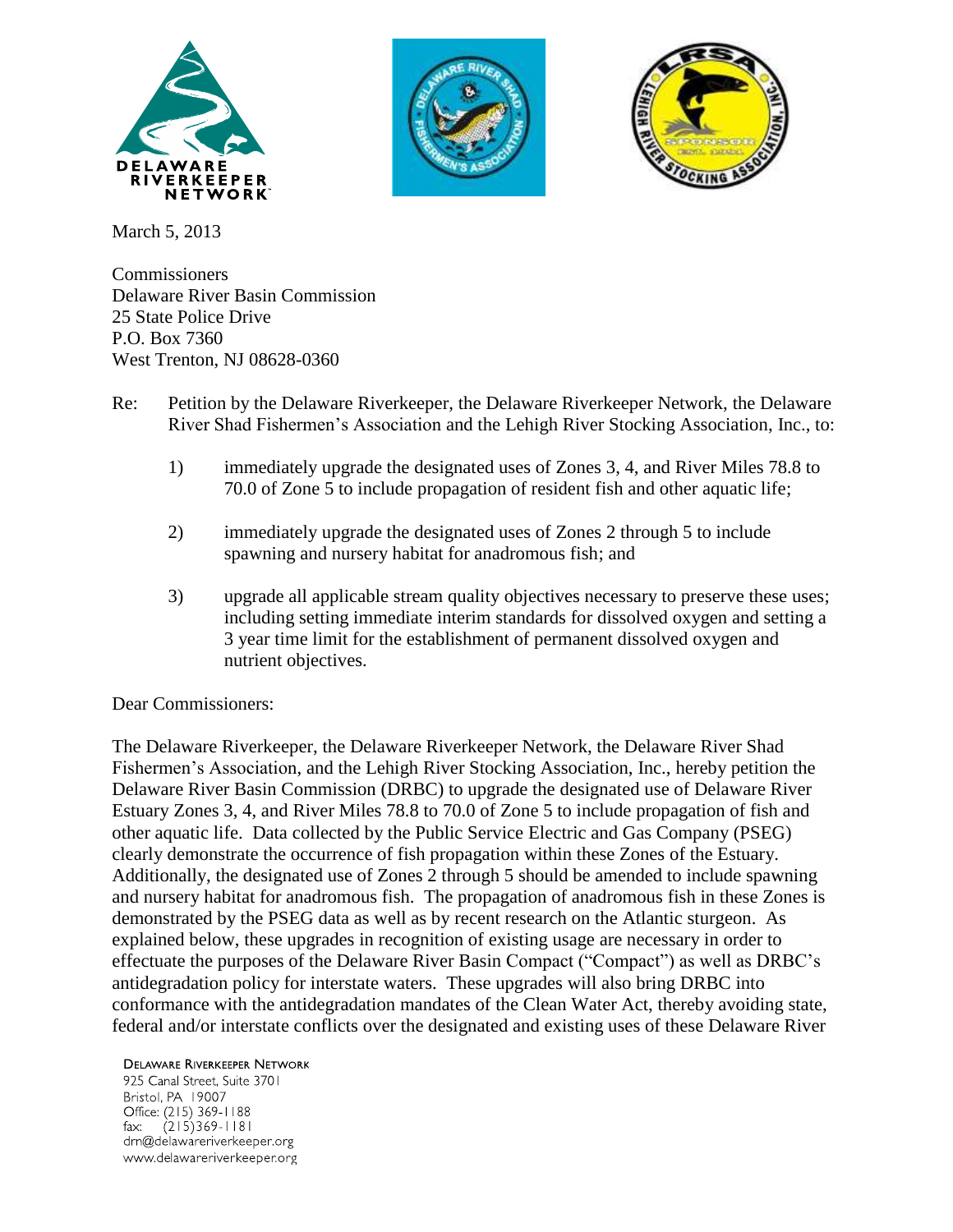waters. Existing stream quality objectives (most importantly for dissolved oxygen) should be modified to accommodate and preserve the newly incorporated designated uses (collectively, "fish propagation uses"). In addition, DRBC should set immediate interim standards for dissolved oxygen and setting a 3 year time limit for the establishment of permanent dissolved oxygen and nutrient objectives.

While DRBC has undertaken a process to consider needed upgrades to the designated uses of Delaware Estuary waters and associated stream quality objectives, the 3 to 5 year trajectory for this consideration is unjustified and unnecessary in light of existing data documenting the current uses of Zones 2 thru 5. While additional knowledge may be justified for assessing some resulting stream quality objectives, an immediate upgrade in use designations and dissolved oxygen stream quality objectives are already supported and mandated by existing data, information, uses and water quality needs regarding aquatic life of the Delaware Estuary.

### **I. The Unification of Existing and Designated Uses Is Necessary to Effectuate the Purposes of the Compact as well as DRBC's Antidegradation Policy for Interstate Waters**

Following the entry of a consent decree in New Jersey v. New York, 347 U.S. 995 (1954), the States of New York, New Jersey, Pennsylvania, and Delaware and the federal government negotiated the Compact, which entered into force in 1961. The Compact created the DRBC to conserve and manage the resources of the Delaware River. In forming the Compact, the parties agreed that "the conservation, utilization, development, management, and control of the water and related resources of the Delaware River Basin under a comprehensive multipurpose plan [would] bring the greatest benefits and produce the most efficient service in the public welfare." Compact, Second Whereas Clause (introducing a Comprehensive Plan). One such envisioned benefit was the propagation of fish and game. See Compact, Third Whereas Clause. Indeed, DRBC considers fish propagation benefits so significant that, rather than merely allowing such benefits to slowly accrue, DRBC actively seeks to safeguard fish resources in the Basin. Water Code § 2.200.1 ("The quality of Basin waters shall be maintained in a safe and satisfactory condition for…wildlife, fish and other aquatic life."); see also id. § 3.10.2.B.2.

In developing water quality standards, DRBC begins by setting designated uses for each zone. Stream quality objectives and effluent limitations are then developed using the designated uses as a baseline. Id. § 3.10.2.A ("Water uses shall be paramount in determining stream quality objectives which, in turn, shall be the basis for determining effluent quality requirements."); id. § 3.10.3.C ("It is the policy of the Commission to designate numerical stream quality objectives for the protection of aquatic life for the Delaware River Estuary and Bay (Zones 2 through 6) which correspond to the designated uses of each zone." (emphasis added)).

Because stream quality objectives and effluent limitations are calibrated to protect the designated, rather than actual, uses of each zone, existing uses will not receive protection unless those uses are formally adopted as designated uses. It is therefore necessary that DRBC 1) upgrade the designated uses of Zones 3, 4, and River Miles 78.8 to 70.0 of Zone 5 to include propagation of resident fish and other aquatic life, and 2) upgrade the designated uses of Zones 2 through 5 to include spawning and nursery habitat for anadromous fish.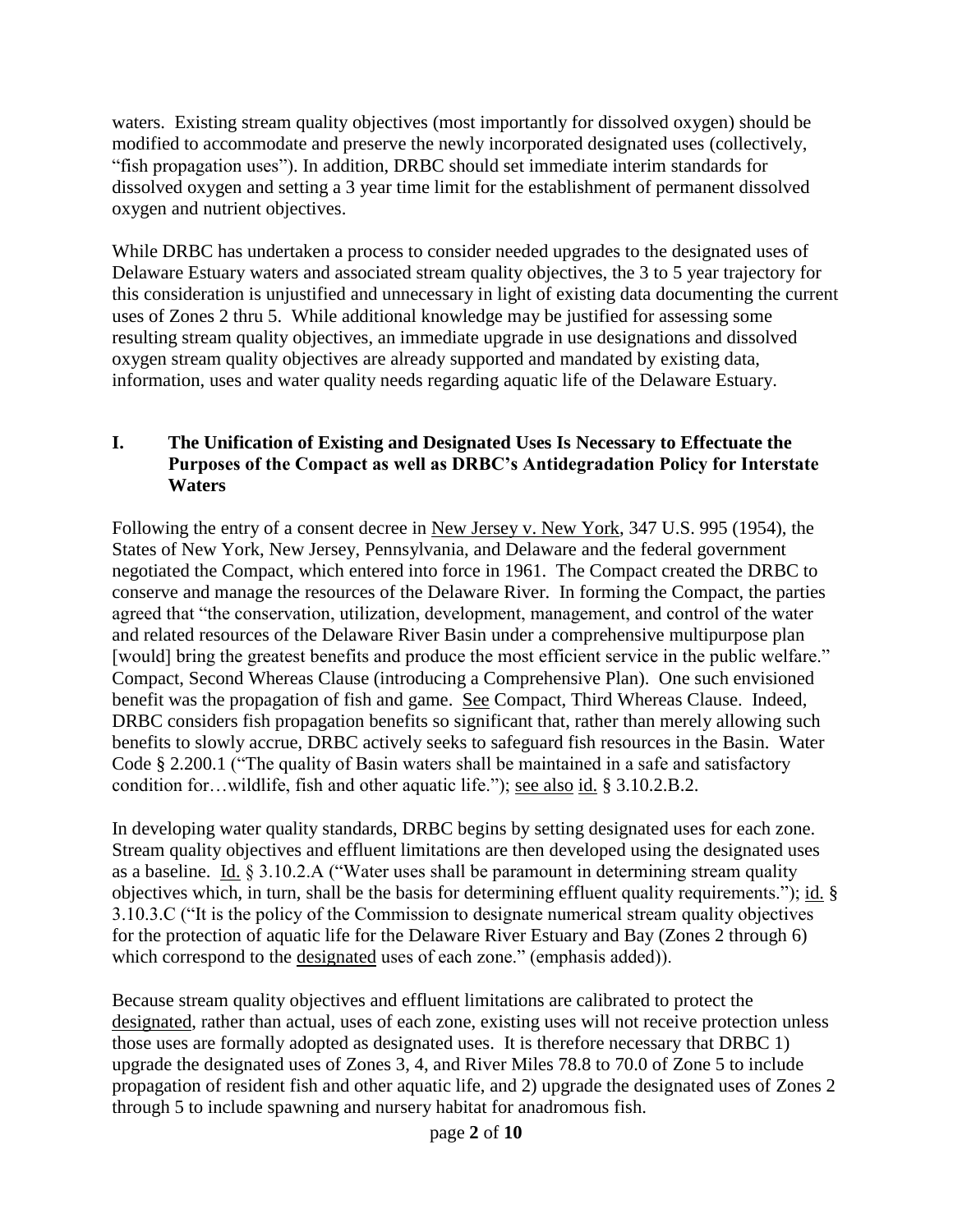Further, movement to upgrade the designated uses for these Zones would effectuate DRBC's antidegradation policy for interstate waters:

It is the policy of the Commission to maintain the quality of interstate waters, where existing quality is better than the established stream quality objectives, unless it can be affirmatively demonstrated to the Commission that such change is justifiable as a result of necessary economic or social development or to improve significantly another body of water. In implementing this policy, the Commission will require the highest degree of waste treatment determined to be practicable. No change will be considered which would be injurious to any designated present or future use.

Id. § 3.10.3.A.1. As demonstrated by the actual occurrence of fish propagation, the waters of Estuary Zones 2 through 5 are necessarily of a quality sufficient to allow for resident and anadromous fish propagation. See Appendix  $A<sup>1</sup>$  Yet as stated above, because stream quality objectives and effluent limitations are calibrated to protect the designated, rather than actual, uses of each zone, the existing quality of these Zones may only be protected by upgrading their designated use to include fish propagation. Significantly, neither need for "economic or social development" nor need to "improve significantly another body of water" exists to justify a degradation of water quality—as may occur under current water quality standards—in this instance. Certainly, neither the DRBC nor any other party has made an affirmative demonstration to that effect.

An upgrade in the designated uses of Zones 2 through 5 will also effectuate the purposes of the Compact:

to promote interstate comity . . . to provide for cooperative planning and action by the signatory parties with respect to such water resources; and to apply the principle of equal and uniform treatment to all water users who are similarly situated and to all users of related facilities, without regard to established political boundaries.

Compact § 1.3(e); see also id. § 3.1 ("[The Commission] shall adopt and promote uniform and coordinated policies for water conservation, control, use and management in the basin."); id. Fifth Whereas Clause.

Under the Clean Water Act and its implementing regulations, "[s]tates . . . are responsible for reviewing, establishing, and revising water quality standards." 40 C.F.R. § 131.4. At minimum, each state's water quality standards must include "[u]se designations consistent with the

 $\overline{a}$  $<sup>1</sup>$  Appendix A includes a series of tables documenting the presence of ichthyoplankton within the Delaware River</sup> Estuary. These tables are excerpted from the 2002-2004 PSEG Annual Reports. Public Service Enterprise Group, Biological Monitoring Program, 2002 Annual Report 4-74, 4-89 to 4-104; Public Service Enterprise Group, Biological Monitoring Program, 2003 Annual Report 4-73, 4-88 to 4-103; Public Service Enterprise Group, Biological Monitoring Program, 2004 Annual Report 4-74, 4-89 to 4-104.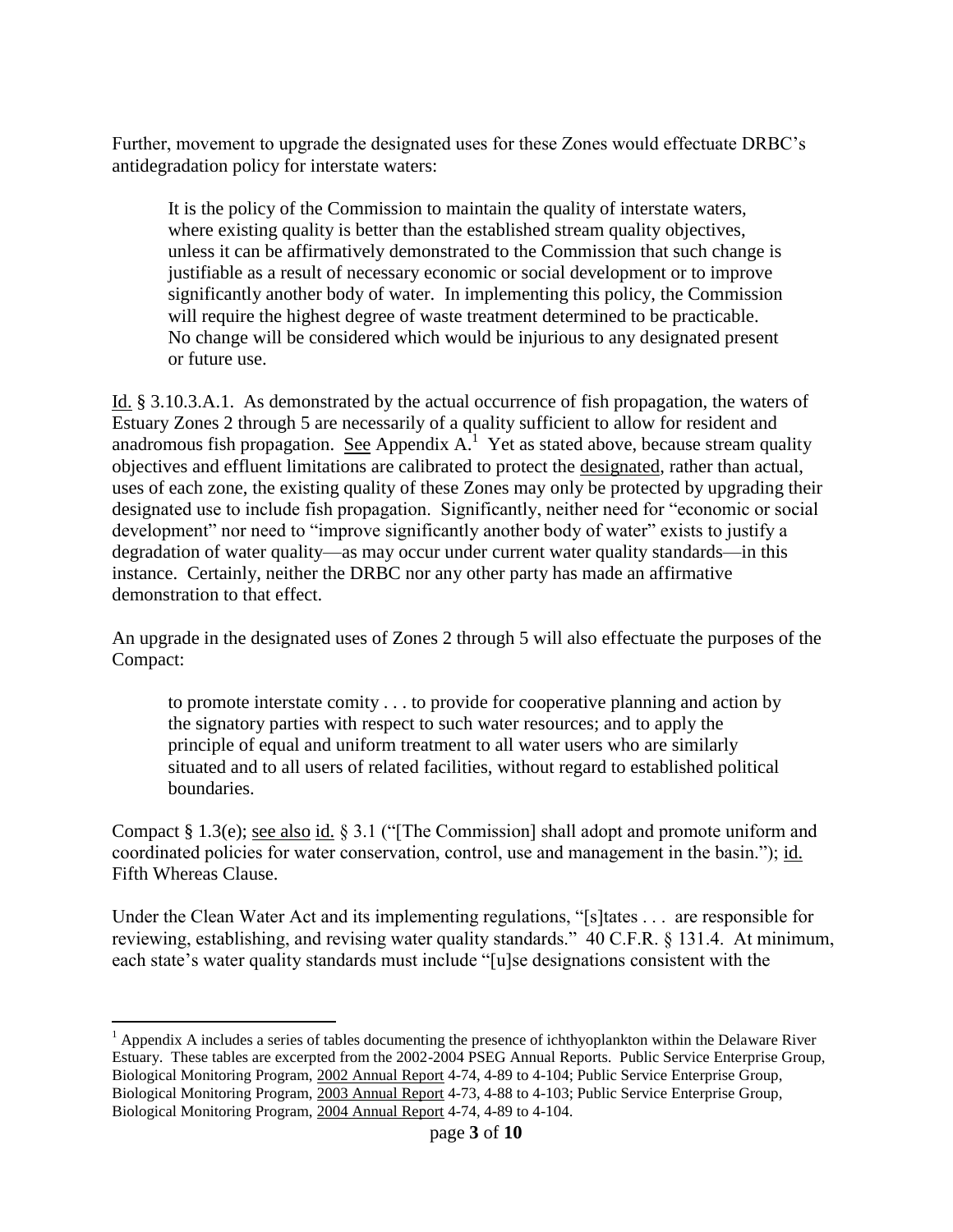provisions of sections  $101(a)(2)$  and  $303(c)(2)$  of the [Clean Water] Act<sup>22</sup> as well as "[a]n antidegradation policy consistent with  $[40 \text{ C.F.R.}]$  § 131.12."<sup>3</sup> 40 C.F.R. § 131.6(a), (d). "Where existing water quality standards specify designated uses less than those which are presently being attained, the State shall revise its standards to reflect the uses actually being attained." 40 C.F.R. § 131.10(i) (emphasis added). $4$ 

Insofar as the DRBC was created to help the Basin states work cooperatively to achieve their common goal of protecting the water resources of the Delaware River and tributary streams, and has increasingly helped the Basin states work cooperatively to achieve the mandates of federal law, upgrading the designated uses of these Delaware River waters so as to protect existing uses also ensures the Basin states are able to most effectively achieve the anti-degradation mandates of the federal Clean Water Act.

Although the Basin states presently defer to DRBC in setting water quality standards for the mainstem Delaware River and Bay,<sup>5</sup> if DRBC fails to upgrade the designated uses (and, as appropriate, associated stream quality objectives) for Zones 2 through 5, the Basin states must do so themselves for those portions of the Estuary and River within their state boundaries.<sup>6</sup> In so doing, the states may set divergent standards, thereby frustrating the purposes of the Compact as stated in Section 1.3(e). See WQR § 1.10.3.B ("Where applicable state standards require higher quality water than these Standards and Regulations, state standards will be controlling."). It is therefore imperative that DRBC upgrade the designated uses of Zones 2 through 5 to reflect their existing uses.

 $\overline{a}$ 

<sup>&</sup>lt;sup>2</sup> Section 101(a)(2) provides: "it is the national goal that wherever attainable, an interim goal of water quality which provides for the protection and propagation of fish, shellfish, and wildlife and provides for recreation in and on the water be achieved by July 1, 1983." Section  $303(c)(2)(A)$  provides: "Whenever the State revises or adopts a new standard, such revised or new standard shall be submitted to the Administrator. Such revised or new water quality standard shall consist of the designated uses of the navigable waters involved and the water quality criteria for such waters based upon such uses. Such standards shall be such as to protect the public health or welfare, enhance the quality of water and serve the purposes of this Act [33 USCS §§ 1251 et seq.]. Such standards shall be established taking into consideration their use and value for public water supplies, propagation of fish and wildlife, recreational purposes, and agricultural, industrial, and other purposes, and also taking into consideration their use and value for navigation."

 $3$  40 C.F.R. § 131.12(a) provides, in relevant part: "The antidegradation policy and implementation methods shall, at a minimum, be consistent with the following: (1) Existing instream water uses and the level of water quality necessary to protect the existing uses shall be maintained and protected."

<sup>&</sup>lt;sup>4</sup> States must further "adopt those water quality criteria that protect the designated use." 40 C.F.R. § 131.11(a).

<sup>&</sup>lt;sup>5</sup> See 7-7000-7401 Del. Admin. Code § 4.4; N.J. Admin. Code § 7:9B-1.13(a); id. § 7:9B-1.14(h); id. § 7:9B-1.15(a); 25 Pa. Code § 93.2(b); id. § 93.9(b).

 $640$  C.F.R. § 131.10(i); <u>see also</u>  $7-7000-7401$  Del. Admin. Code § 5.1; N.J. Admin. Code § 7:9B-1.5(d)(1); id. § 7:9B-1.11(e); 25 Pa. Code § 93.4a(b); 25 Pa. Code § 93.4c(a)(1)(i).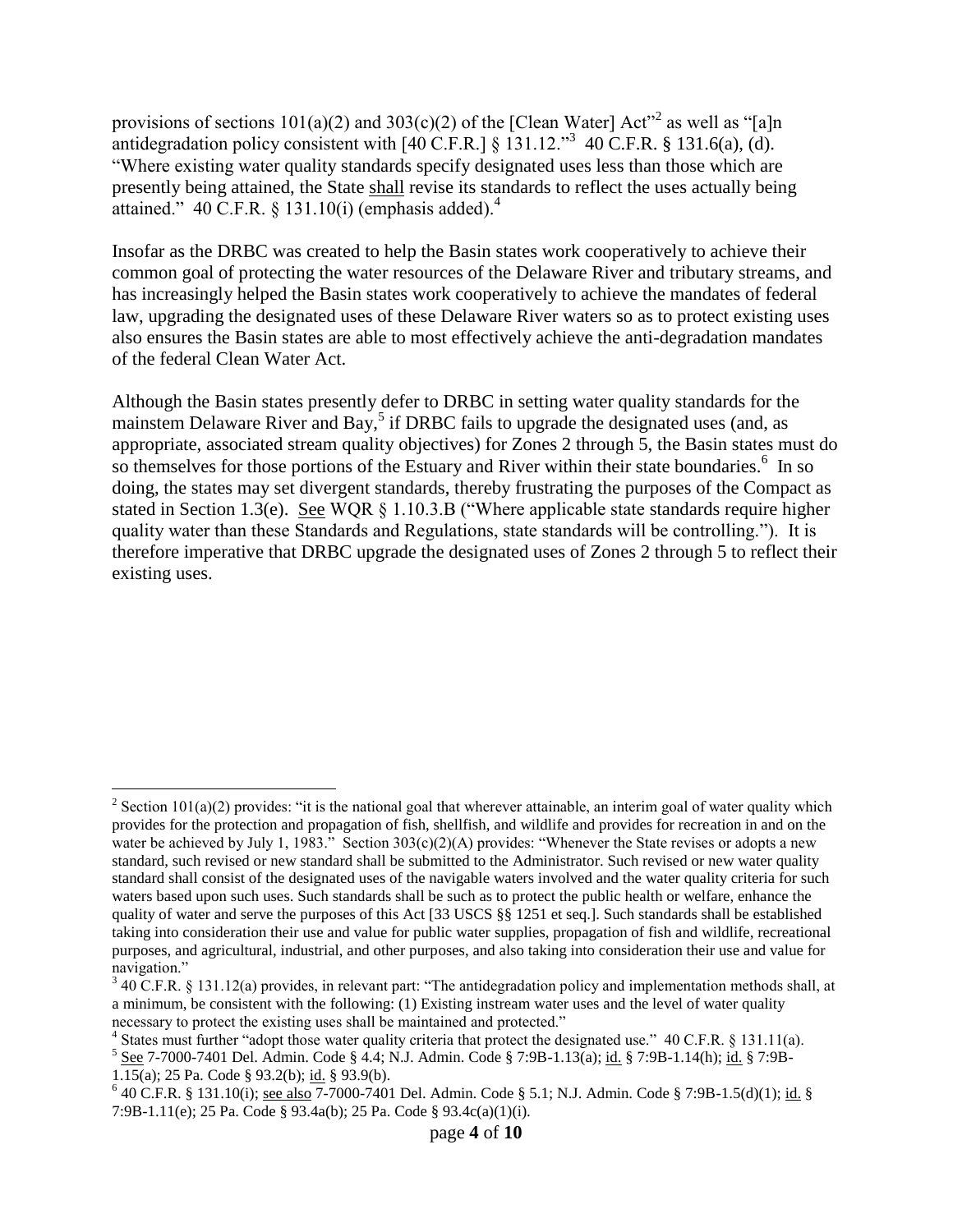### **II. Designated and Existing Uses of DRBC Zones 2 Through 5**

# **A. Designated Uses Exclude Propagation of Resident and / or Anadromous Fish**

The DRBC has designated the following uses in Zones 2 through 5:

 $\overline{a}$ 

| <b>DRBC</b> Zone | Corresponding      | Water Uses to be Protected (Designated Use)                      |
|------------------|--------------------|------------------------------------------------------------------|
|                  | <b>River Miles</b> |                                                                  |
| $\overline{2}$   | $133.4 - 108.4$    | Maintenance and propagation of resident fish and other aquatic   |
|                  |                    | life; passage of anadromous fish; wildlife                       |
| 3                | $108.4 - 95.0$     | Maintenance of resident fish and other aquatic life; passage of  |
|                  |                    | anadromous fish; wildlife                                        |
| $\overline{A}$   | $95.0 - 78.8$      | Maintenance of resident fish and other aquatic life; passage of  |
|                  |                    | anadromous fish; wildlife                                        |
|                  | $78.8 - 48.2$      | Maintenance of resident fish and other aquatic life; propagation |
|                  |                    | of resident fish from R.M. 70.0 to R.M. 48.2; passage of         |
|                  |                    | anadromous fish; wildlife                                        |

WQR §§ 3.30.2 – 3.30.5. Fish propagation is excluded as a designated use in Zones 3, 4, and River Miles  $78.8 - 70.0$  of Zone 5. Moreover, River Miles  $70.0 - 48.2$  of Zone 5 are designated for the propagation of resident fish only; propagation of anadromous fish is omitted. Indeed, no portion of Zones 2 through 5 is designated as spawning and nursery habitat for anadromous fish.

# **B. Fish Propagation Is an Existing Use Throughout Zones 2 Through 5**

Since 1995, PSEG of New Jersey has conducted ongoing ecological monitoring as required under a condition of the New Jersey Pollutant Discharge Elimination System (NJPDES) permit for the discharge of cooling water from the Salem Generating Station. Public Service Electric and Gas, Biological Monitoring Program, 2002 Annual Report 1-1. The 2001 renewal of the Salem Generating Station NJPDES permit provided for continuation and expansion of these studies. Id. Between 2002 and 2004, PSEG collected detailed data on ichthyoplankton abundance in the Delaware River Estuary, clearly demonstrating the occurrence of fish propagation within Delaware River Estuary Zones 2 through  $5.<sup>7</sup>$  Because the period from 2002

 $7$  PSEG has chosen to divide the Delaware River Basin into different zones than the ones used by the DRBC. DRBC Zone 2 includes PSEG Zones 13, 14, and a section of Zone 12. DRBC Zone 3 includes sections of PSEG Zones 11 and 12. DRBC Zone 4 includes PSEG Zone 10 and sections of Zones 9 and 11. DRBC Zone 5 includes PSEG Zone 8 and sections of Zones 7 and 9. DRBC river miles 70.0 – 78.8 correspond to sections of PSEG Zones 8 and 9. Compare Public Service Enterprise Group, Biological Monitoring Program, 2004 Annual Report 4-105 (providing map of PSEG Zones and also displaying major tributaries to the Delaware River), with River Mileage System, DRBC, http://www.state.nj.us/drbc/basin/river/ (last updated Oct. 28, 2011) (displaying selected river miles on map of Delaware River including major tributaries), and Map Depicting Delaware River Main Stem Interstate Water Quality Zones, DRBC, http://www.state.nj.us/drbc/library/documents/maps/InterstateZones-MainStem.pdf (last visited Aug. 16, 2012) (displaying DRBC Zones and associated River Miles); see also River Mileage System Spreadsheet, DRBC, http://www.state.nj.us/drbc/library/documents/StreamMileageJuly2007.pdf (last visited Aug.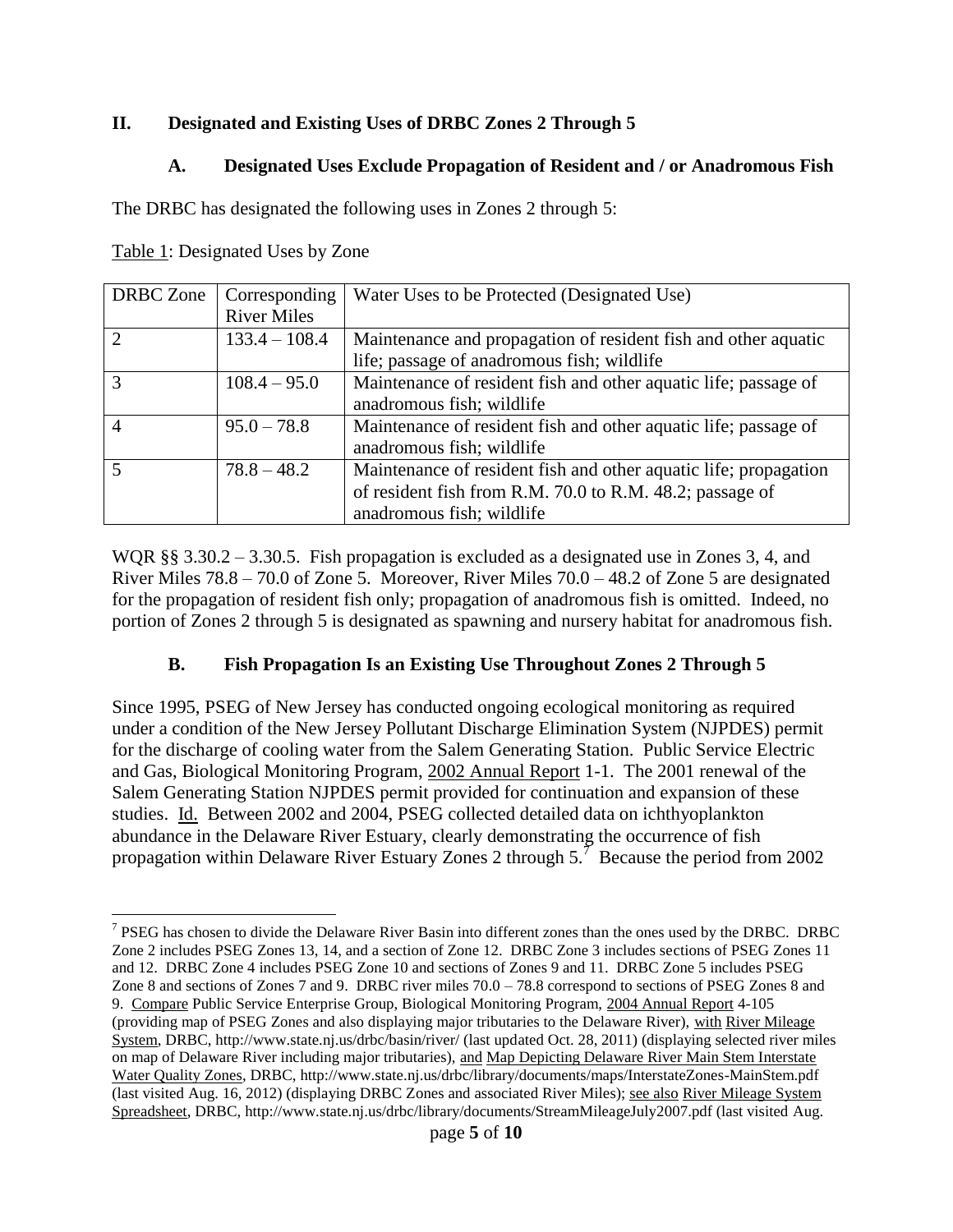to 2004 is representative of Estuary water quality throughout the last decade, $^8$  the ichthyoplankton data collected during those years consequently provides a representative depiction of fish propagation in the Delaware River Basin over the last decade.

The data collected by PSEG show that multiple species, including striped bass, white perch, American shad, and other *Alosa* spp., were consistently propagating within the Delaware River Basin during 2002, 2003, and 2004. Eggs, yolk sac larvae, and post-yolk sac larvae of these species were, with minor exceptions, present in all relevant DRBC Zones during this three-year period. Other species propagating within the Estuary include alewife, Atlantic menhaden, and *Morone* spp. Post-yolk sac larvae were collected for the Atlantic menhaden and *Morone* spp. in all three years. Atlantic menhaden eggs were collected in 2003. Further, yolk sac larvae and post-yolk sac larvae were found for the Atlantic silverside in all three years. Because several of the species surveyed by PSEG are anadromous, the PSEG dataset supports upgrades in designated use to both propagation of resident fish and other aquatic life, and spawning and nursery habitat for anadromous fish. See Appendix A; Table 2.

 $\overline{a}$ 

<sup>16, 2012) (</sup>listing major and minor tributaries as well as other features and providing corresponding river mileage for each).

 $8$  See Appendix B for documentation of mean dissolved oxygen levels by year. These graphs are excerpted from PSEG Annual Reports between 2000 and 2009 (2000, p. 5-17; 2001, p. 5-24; 2002, p. 5-26; 2003, p. 5-25; 2004, p. 5-25; 2005, p. 5-26; 2006, p. 5-22; 2007, p. 5-22; 2008, p. 5-26; 2009, p. 5-29). Dissolved oxygen levels may be used as a proxy for overall water quality. All PSEG Annual Reports are included on the DVD enclosed with this petition.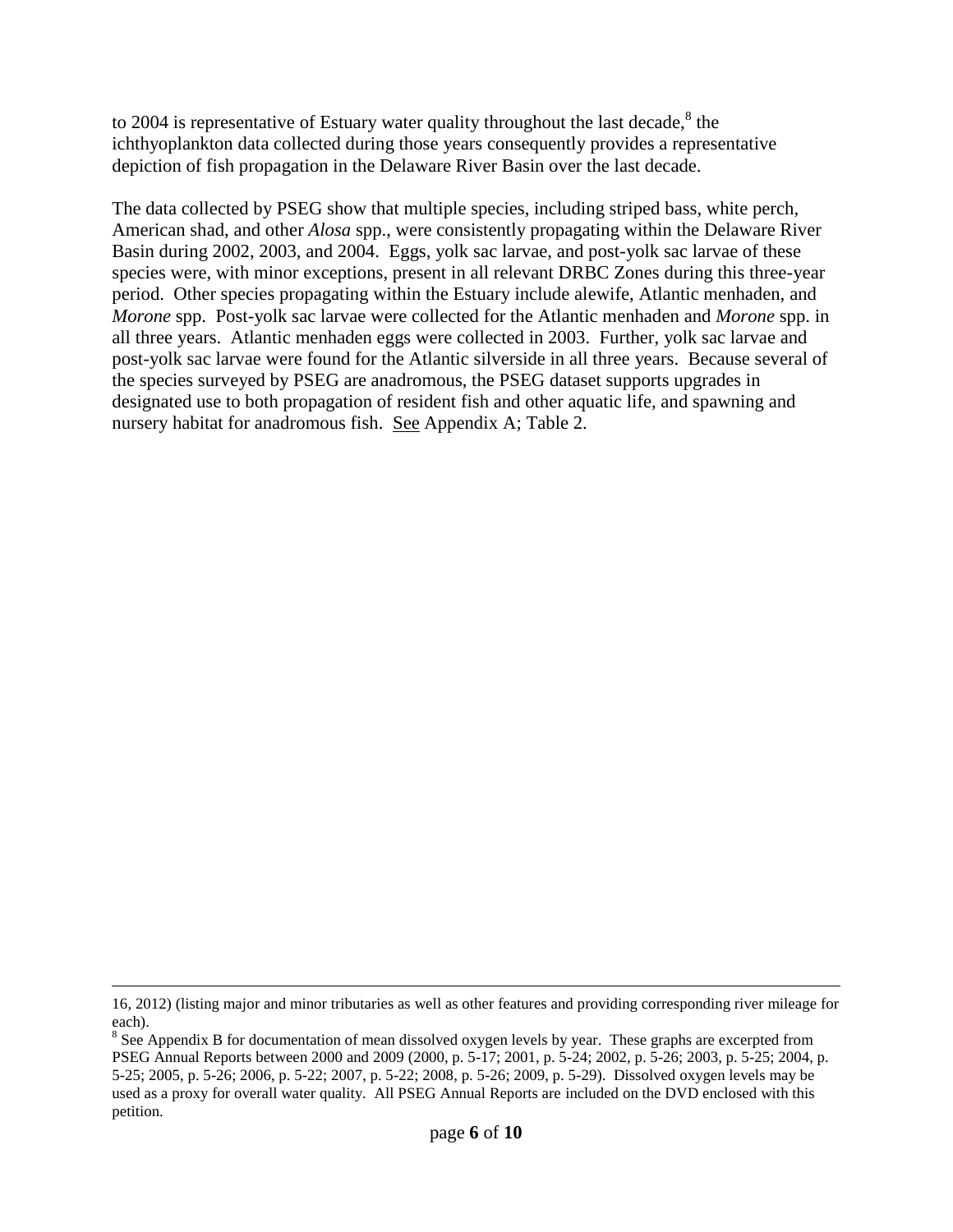|                 | 2002 |    |             |                  |     |             | 2003 |             |                |           |    |                 |     | 2004 |     |     |    |                |                |     |     |     |             |     |
|-----------------|------|----|-------------|------------------|-----|-------------|------|-------------|----------------|-----------|----|-----------------|-----|------|-----|-----|----|----------------|----------------|-----|-----|-----|-------------|-----|
|                 | Z7   | Z8 | Z9          | Z10              | Z11 | Z12         | Z13  | Z14         | Z <sub>7</sub> | <b>Z8</b> | Z9 | Z <sub>10</sub> | Z11 | Z12  | Z13 | Z14 | Z7 | Z <sub>8</sub> | Z <sub>9</sub> | Z10 | Z11 | Z12 | Z13         | Z14 |
| Alewife         | X    | X  | X           | X                | X   | X           | X    | X           | X              | X         | X  | X               | X   | X    | X   | X   |    | X              | X              | X   | X   | X   | X           | X   |
| Alosa spp.      |      |    | X           | X                | X   | X           | X    | X           |                |           | X  | X               | X   | X    | X   | X   | X  |                | X              | X   | X   | X   | X           | X   |
| Amer. shad      |      |    | X           | X                | X   | X           | X    | $\mathbf X$ |                |           | X  | X               | X   | X    | X   | X   |    |                | X              | X   | X   | X   | $\mathbf X$ | X   |
| Atl. croaker    |      |    | X           |                  |     |             |      |             |                |           |    |                 |     |      |     |     |    |                |                |     |     |     |             |     |
| Atl.            | X    | X  | X           | X                | X   | X           |      | X           | X              |           |    | X               | X   |      |     |     | X  | X              | X              | X   | X   | X   |             |     |
| menhaden        |      |    |             |                  |     |             |      |             |                |           |    |                 |     |      |     |     |    |                |                |     |     |     |             |     |
| Atl.            | X    | X  | X           |                  |     |             |      |             | X              | X         | X  |                 | X   |      |     |     | X  | X              | X              |     |     |     |             |     |
| silverside      |      |    |             |                  |     |             |      |             |                |           |    |                 |     |      |     |     |    |                |                |     |     |     |             |     |
| Bay anchovy     | X    | X  | X           | X                | X   | X           | X    |             | X              | X         | X  | X               | X   | X    | X   | X   | X  | X              | X              | X   | X   | X   | X           | X   |
| <b>Blueback</b> |      |    |             |                  |     |             |      | X           |                |           | X  |                 |     | X    |     |     |    |                |                |     |     |     |             |     |
| herring         |      |    |             |                  |     |             |      |             |                |           |    |                 |     |      |     |     |    |                |                |     |     |     |             |     |
| <b>Bluefish</b> |      |    |             |                  |     |             |      |             |                |           |    |                 |     |      |     |     |    |                |                |     |     |     |             |     |
| Clupeidae       | X    | X  | X           | X                | X   | X           | X    | X           | X              | X         | X  | X               | X   | X    | X   | X   | X  | X              | X              | X   | X   | X   | X           | X   |
| Morone spp.     | X    | X  | X           | X                | X   | X           | X    | X           | X              | X         | X  | X               |     |      |     |     | X  | X              | X              | X   | X   | X   | X           | X   |
| Spot            |      |    |             |                  |     |             |      |             |                |           |    |                 |     |      |     |     |    |                |                |     |     |     |             |     |
| Striped bass    | X    | X  | $\mathbf X$ | X                | X   | X           | X    | X           | X              | X         | X  | X               | X   | X    | X   | X   | X  | X              | X              | X   | X   | X   | X           | X   |
| Weakfish        | X    | X  |             | $\boldsymbol{X}$ |     |             |      |             | X              | X         |    | X               |     |      |     |     | X  | X              |                |     |     | X   |             |     |
| White perch     | X    | X  | X           | X                | X   | $\mathbf X$ | X    | $\mathbf X$ | X              | X         | X  | X               | X   | X    | X   | X   | X  | X              | X              | X   | X   | X   | X           | X   |

Table 2: Evidence of Propagation by Species and PSEG Zone

X – Eggs, yolk sac larvae, post-yolk sac larvae, and/or undetermined larvae detected

\* All data drawn from PSEG-generated tables provided in Appendix A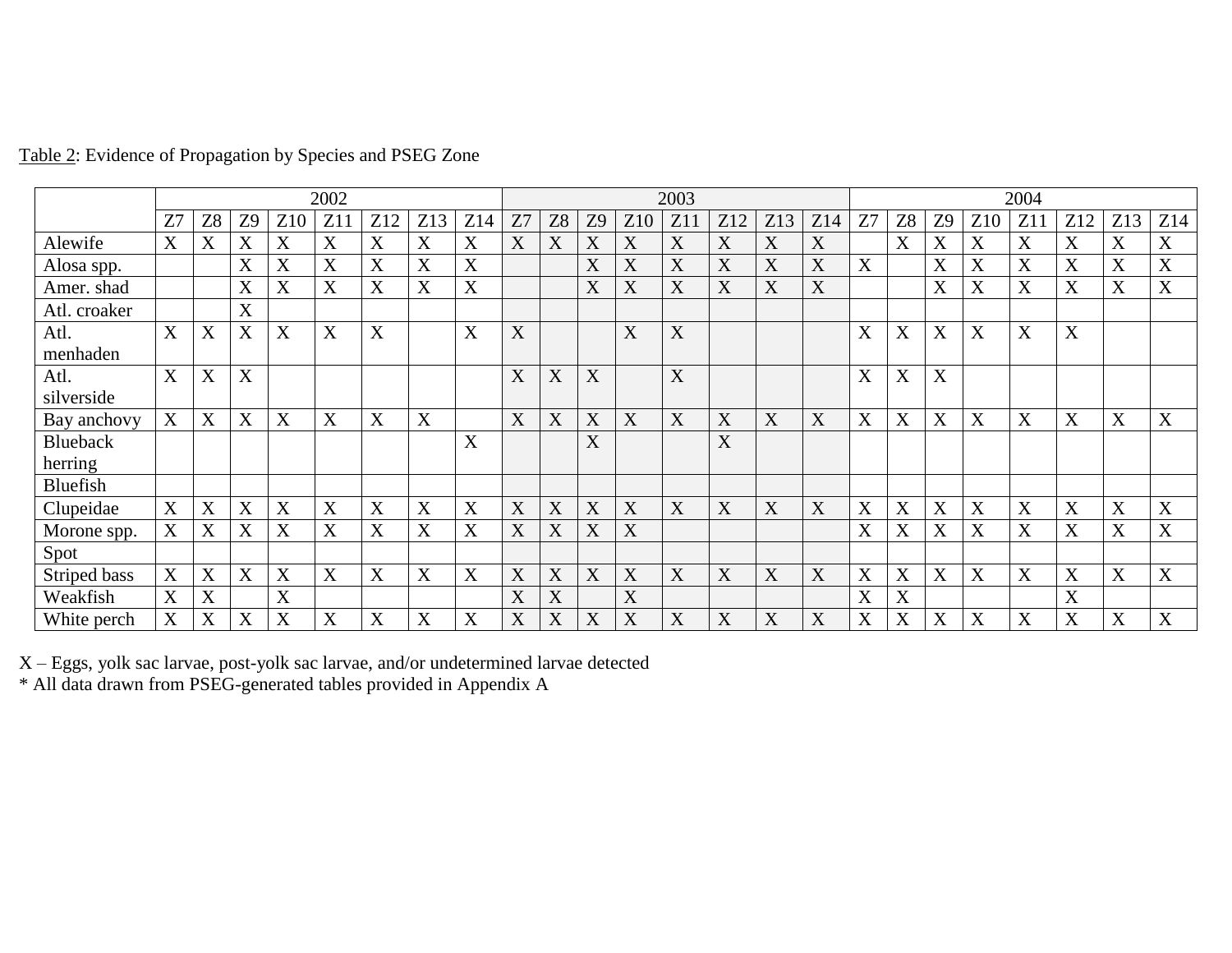<span id="page-7-0"></span>Additional data demonstrate that the anadromous Atlantic sturgeon is also spawning in the Delaware River. Delaware Department of Natural Resources and Environmental Control (DNREC) personnel captured thirty-four young-of-year Atlantic sturgeon during the fall of 2009. Proposed Listing Determinations for Three Distinct Population Segments of Atlantic sturgeon in the Northeast Region, 75 Fed. Reg. 61,872, 61,875 (proposed Oct. 6, 2010) (to be codified at 50 C.F.R. pts. 223-24).<sup>9</sup> Moreover, researchers have noted the existence of a haplotype unique to Atlantic sturgeon spawned in the Delaware River.<sup>10</sup> This haplotype could not have survived absent the persistence of Atlantic sturgeon reproduction in the Delaware River. Although Atlantic sturgeon eggs have not yet been detected, suitable spawning habitat (requiring freshwater and a hardbottom substrate) exists between Marcus Hook (rm 78) and Tinicum Island (rm 85) as well as between Tinicum Island and the mouth of the Schuylkill River (rm 92); suitable habitat is also believed to exist between the mouth of the Schuylkill and Trenton (rm 131).<sup>11</sup> Available tracking data on juvenile and adult Atlantic sturgeon establishes the Marcus Hook area as critical nursery habitat and a likely spawning site.<sup>12</sup>

In sum, the PSEG dataset and recent Atlantic sturgeon data together demonstrate that resident and anadromous fish are propagating throughout Zones 2 through 5 of the Estuary and therefore support an upgrade to the designated uses for those Zones.

### **III. The Dissolved Oxygen Stream Quality Objectives for Zones 2 Through 5 Are Insufficiently Protective of Fish Propagation Uses and Must Be Revised to Reflect a 24-hour Minimum of 6.5 mg/l**

Because stream quality objectives are calibrated to protect designated rather than actual uses, DRBC must reevaluate all presently enumerated stream quality objectives for Zones 2 through 5 in conjunction with upgrading their designated uses to include 1) propagation of resident fish and other aquatic life, and 2) spawning and nursery habitat for anadromous fish. Although all stream quality objectives should be reviewed, data suggests that the dissolved oxygen stream quality objectives in particular are inadequately protective.

 $\overline{a}$ 

<sup>9</sup> The final rule listing the New York Bight Distinct Population Segment of Atlantic sturgeon as endangered was published in February 2012. Threatened and Endangered Status for Distinct Population Segments of Atlantic sturgeon in the Northeast Region, 77 Fed. Reg. 5880 (Feb. 6, 2012) (codified at 50 C.F.R. pts. 223-24).

<sup>&</sup>lt;sup>10</sup> Delaware DNREC, Award No. NAI0NMF4720030, Semi-annual Progress Report 28 (June 2011); Matthew Fisher, Delaware DNREC, Atlantic Sturgeon Final Report: State Wildlife Grant, Project T-4-1 10 (2011); Dewayne A. Fox & Matthew W. Breece, Del. State Univ., NOAA Award NA08NMF4050611, Atlantic sturgeon (Acipenser oxyrinchus oxyrinchus) in the New York Bight DPS: Identification of Critical Habitat and Rates of Interbasin Exchange 13 (2010).

 $\frac{11}{11}$  See Philip C. Simpson & Dewayne A. Fox, Del. State Univ., Completion Report: Award NA05NMF4051093, Atlantic sturgeon in the Delaware River: Contemporary Population Status and Identification of Spawning Areas  $\frac{1}{(2006)}$ .

See Fisher, supra note [10,](#page-7-0) at 15-16 (noting usage of Marcus Hook by late stage juveniles); Fox & Breece, supra not[e 10,](#page-7-0) at 25, 29-30 (suggesting spawning in the vicinity of Marcus Hook may have been overlooked); Delaware DNREC, Award No. NAI0NMF4720030, Semi-annual Progress Report 3 (Jan. 2012) (noting capture of 48 youngof-year at Marcus Hook).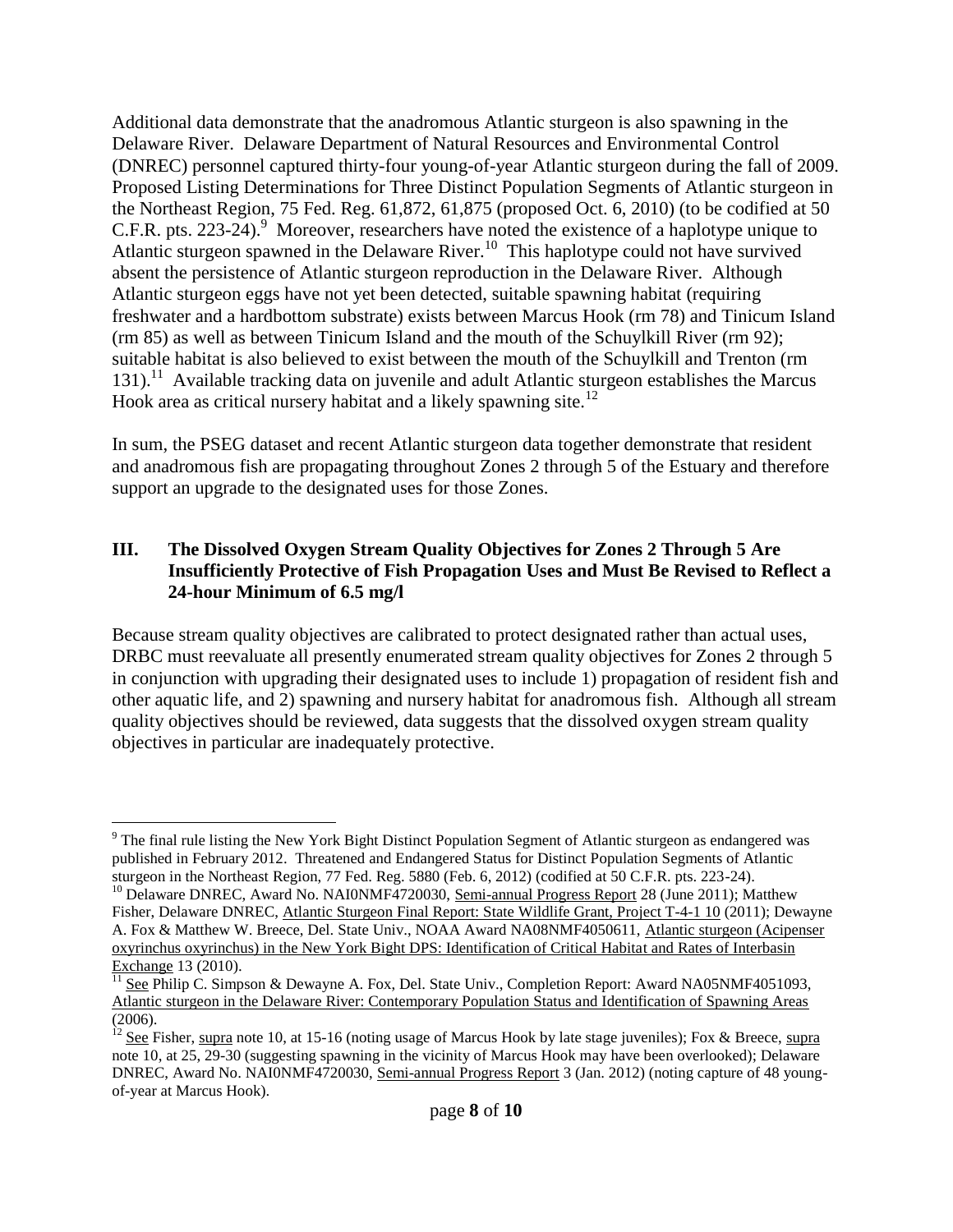| <b>DRBC</b> Zone            | Corresponding      | Dissolved Oxygen Stream Quality Objective                        |
|-----------------------------|--------------------|------------------------------------------------------------------|
|                             | <b>River Miles</b> |                                                                  |
| $\mathcal{D}_{\mathcal{L}}$ | $133.4 - 108.4$    | 24-hour average concentration shall not be less than 5.0 mg/l;   |
|                             |                    | during the periods from April 1 to June 15, and September 16 to  |
|                             |                    | December 31, the dissolved oxygen shall not have a seasonal      |
|                             |                    | average less than $6.5 \text{ mg/l}$ .                           |
| 3                           | $108.4 - 95.0$     | 24-hour average concentration shall not be less than 3.5 mg/l;   |
|                             |                    | during the periods from April 1 to June 15, and September 16 to  |
|                             |                    | December 31, the dissolved oxygen shall not have a seasonal      |
|                             |                    | average less than $6.5 \text{ mg/l}$ .                           |
| $\overline{4}$              | $95.0 - 78.8$      | 24-hour average concentration shall not be less than 3.5 mg/l;   |
|                             |                    | during the periods from April 1 to June 15, and September 16 to  |
|                             |                    | December 31, the dissolved oxygen shall not have a seasonal      |
|                             |                    | average less than $6.5 \text{ mg/l}$ .                           |
| 5                           | $78.8 - 48.2$      | 24-hour average concentration shall not be less than 1) 3.5 mg/l |
|                             |                    | at R.M. 78.8, 2) 4.5 mg/l at R.M. 70.0, and 3) 6.0 mg/l at R.M.  |
|                             |                    | 59.5; during the periods from April 1 to June 15, and September  |
|                             |                    | 16 to December 31, the dissolved oxygen shall not have a         |
|                             |                    | seasonal average less than 6.5 mg/l in the entire zone.          |

Table 3: Dissolved Oxygen Stream Quality Objectives by Zone

WQR §§ 3.30.2 – 3.30.5. The present limits set for Zones 3 through 5 permit 24-hour average concentrations of 3.5 mg/l. However, low dissolved oxygen levels are known to significantly affect fish populations, reducing growth and increasing mortality rates. Ichthyoplankton and juveniles are particularly vulnerable to these effects, necessitating an increase in minimally acceptable dissolved oxygen concentration limits to accommodate fish propagation uses. See, e.g., David H. Secor & Troy E. Gunderson, Effects of Hypoxia and Temperature on Survival, Growth, and Respiration of Juvenile Atlantic Surgeon, Acipenser oxyrinchus, 96 Fishery Bulletin 603 (1998) (indicating high mortality in juveniles exposed to low dissolved oxygen levels ( $\sim$ 3.0 mg/l), particularly in association with higher temperatures ( $\sim$ 26°C)); Atl. States Marine Fisheries Comm'n, Amendment 2 to the Interstate Fishery Management Plan for Shad and River Herring (River Herring Management) 7-24 (2009) (indicating 5.0 mg/l as minimum dissolved oxygen level tolerable by several alewife life-stages). The minimally acceptable 24 hour average concentration throughout Zones 2 through 5 should be revised upward to 6.5 mg/l so as to adequately preserve fish propagation uses.

While the DRBC may want to embark a more detailed scientific analysis for setting permanent dissolved oxygen objectives, an interim standard should be immediately set. The minimum interim standard should be a minimum 5.0 mg/l. This will ensure that all dockets under consideration during the more rigorous analysis for the setting of a permanent objective are achieving a more realistic standard for the protection and propagation of resident and anadromous species and will give present and future dischargers notice that needed upgrades should be anticipated, planned for and installed as soon as possible.